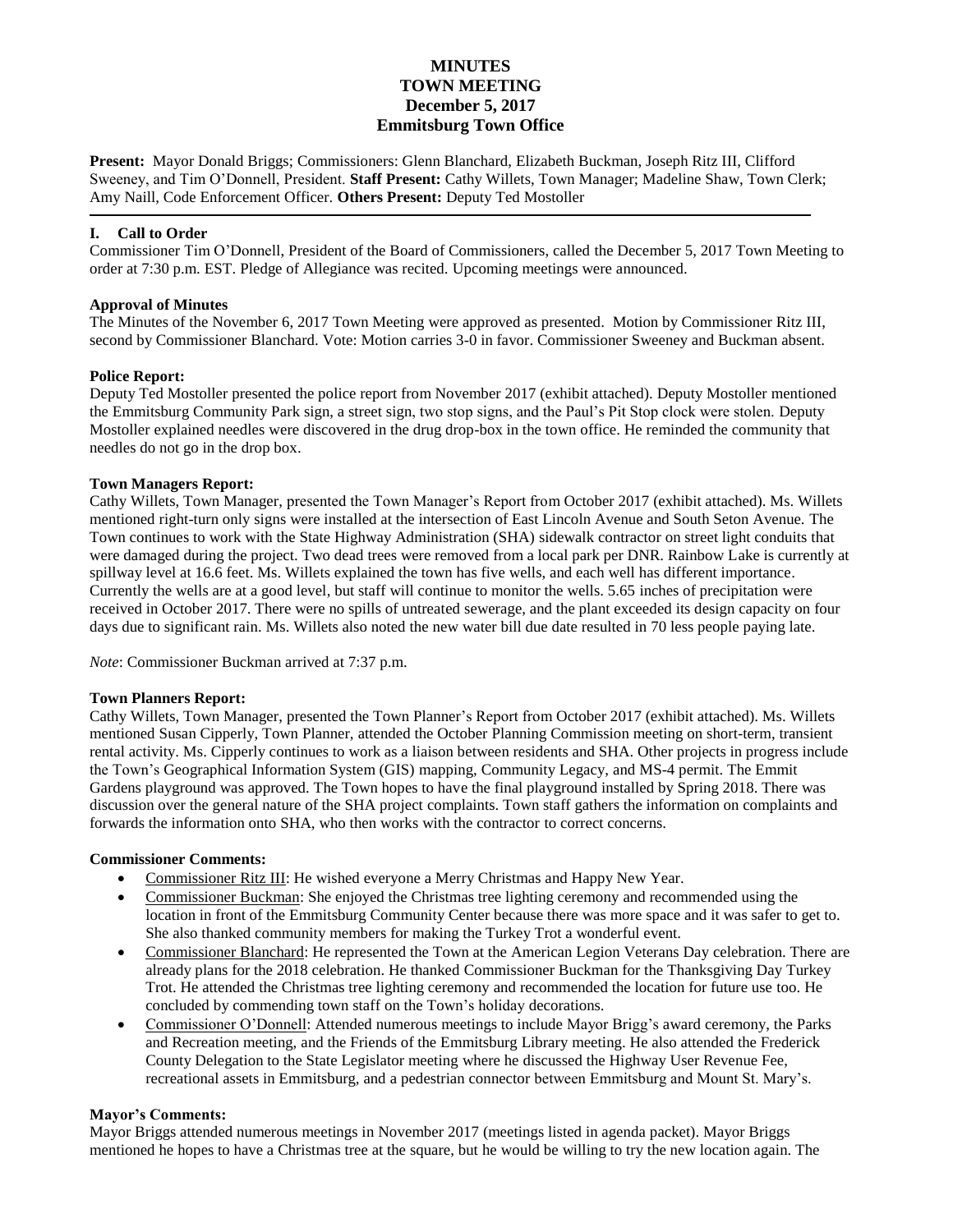Town is holding a holiday door decorating competition with prizes. The remaining 47 lots in the Brookfield subdivision have contracts on them. An additional TransIt bus route has been added to Emmitsburg on Tuesday afternoons. The Mayor has been in contact with MML and Middletown on having a local Open Meetings Act class. He was awarded the 2017 Theodore Roosevelt Award. In regards to projects, the Community Pool concrete was poured and the dog park fencing is up. There was discussion over the new TransIt shuttle run, which will be reevaluated in 6 months. The more the route is used, the more days the afternoon stop will be added to.

*Note*: Commissioner Sweeney arrived at 7:51 p.m.

#### **Commissioner Comments Continued:**

• Commissioner Sweeney: Informed staff of a few SHA signage and concrete concerns he has observed or been informed of. Town staff will address these concerns with SHA.

**Public Comments:** No general public comment.

#### **Administrative Business:**

- National Interscholastic Cycling Association (NICA) Update: Commissioner O'Donnell presented the update. He explained the multi-user trails cannot be used for competitive events because the trails need to be one-way; however, NICA is still interested in using the Town for training activities and conferences. Commissioner O'Donnell reviewed the statistics of the size of the organization and programs offered. He explained NICA has expressed interest in pursuing trails on the Scott Road Farm when the current lease is up. Commissioner O'Donnell expressed a desire to have the NICA organization come to Emmitsburg because of positive impacts it could have on the community. He hopes the Board will support NICA if they decide to use Emmitsburg.
- Premier of Emmitsburg Multi-User Trail Promotional Videos: Commissioner O'Donnell presented the multi-user promotional trail videos. Two videos were played. Commissioner O'Donnell expressed his satisfaction over the videos and mentioned these videos were created by RolleMedia.com to help promote the trails. In the future Commissioner O'Donnell would like to record trail day footage.

#### **Consent Agenda:** None.

#### **Treasurer's Report:**

Commissioner Blanchard presented the Treasurer's Report for November 2017 (exhibit in agenda packet). The operating balance forward is \$5,292,652. The top ten check amounts are listed.

#### **Planning Commission Report:**

Commissioner Sweeney mentioned he did not have a Planning Commission report. Ms. Willets explained the Commission is reviewing the personal rental property ordinance, but no decision has been made at this time. The item will be brought to the Board at a later date.

#### **II. Agenda Items**

Agenda #1- Resolution Adopting the Frederick County Hazard Mitigation Plan: Dennis Dudley, Director of Emergency Preparedness with Frederick County, presented the Hazard Mitigation Plan. Mr. Dudley mentioned the Hazard Mitigation Plan is needed because it qualifies the Town of Emmitsburg for financial assistance from FEMA, etc. during a disaster. He explained Frederick County hired an agency to research and write the Hazard Mitigation Plan; the Town only needs to accept the plan. Mr. Dudley commended the Town on pursing Emergency Management items, and reiterated this is needed for hazard mitigation funding. The Board had no questions. Commissioner O'Donnell read the Hazard Mitigation Resolution aloud. Copies of the Frederick County Hazard Mitigation Plan dated May 2016 are available at all Frederick County libraries and in the town office.

> *Motion*: Motion to accept the resolution as presented. Motion by Commissioner Sweeney, second by Commissioner Buckman. Vote: Motion carries 5-0 in favor.

Agenda #2- Update on Lagoon Storage Operations at the Waste Water Treatment Plant: Cathy Willets, Town Manager, presented the update on the lagoon. Ms. Willets explained more contents are going to be added between December 15, 2017 and February 28, 2018. The crusted cap will not be broken when the contents are added, which should help control odor. There will be 12 hauling days between 6:00 a.m. and 6:30 p.m. between March 1, 2018 and May 1, 2018 with an attempt to complete the haulings in March when the weather is colder. Mixing will occur under the cap, with a strong attempt to minimize cap breaking. The trucks will not haul the contents through Town, which should also help minimize the smell. The Fall 2018 hauling will occur starting October 1, 2018 for 12 hauling days between 6:00 a.m. and 6:30 p.m.